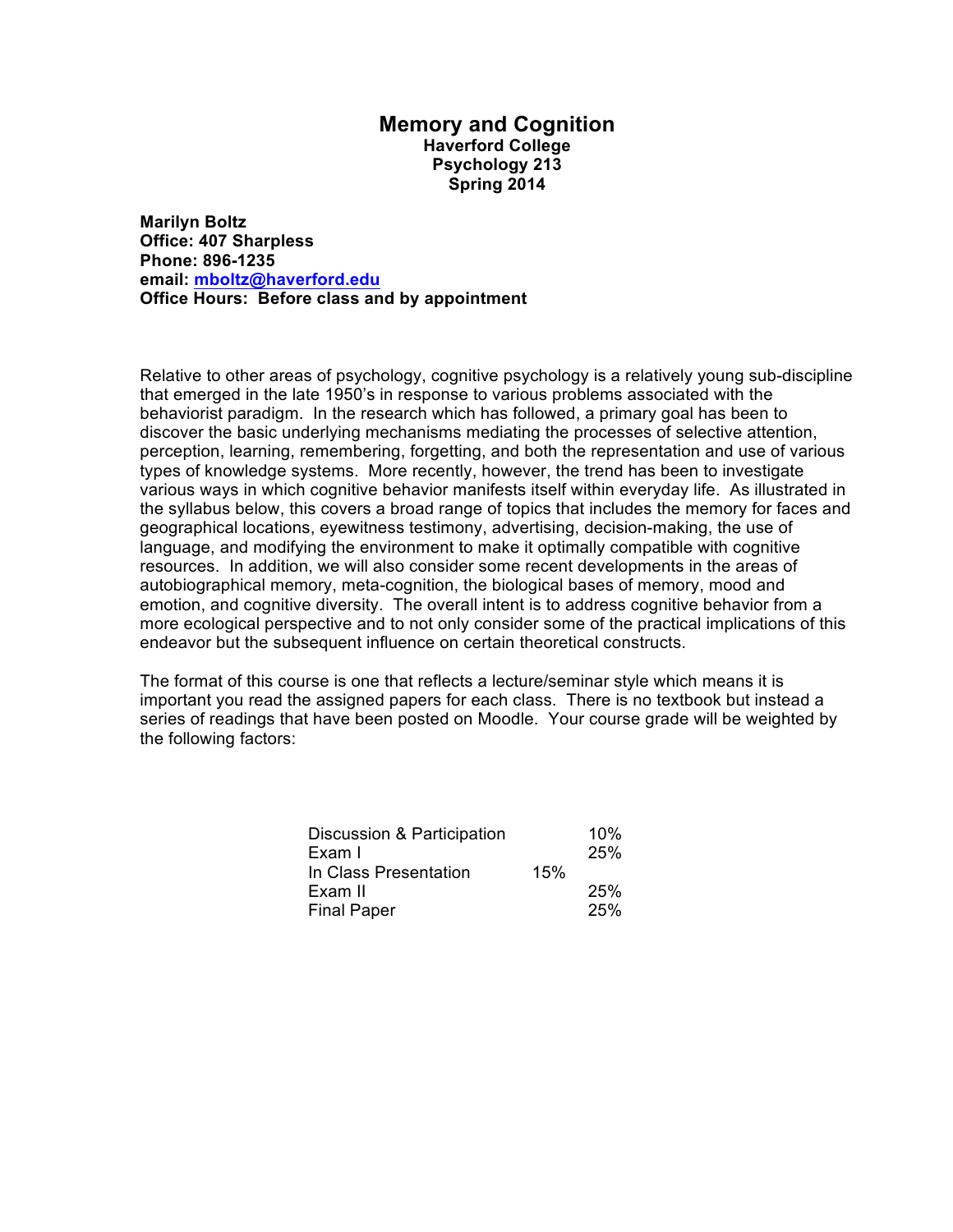### **Lecture Outline**

### **I. The Study of Memory in Naturalistic Contexts**

- a. advantages and disadvantages of everyday memory research
- b. methods of research

### **Reading:**

• Baddeley, A.D. & Wilkins, A.J. (1984). Taking memory out of the laboratory. In J.E. Harris & P.E. Morris (Eds.), *Everyday memory, actions, and absentmindedness.* London: Academic Press.

#### ------------------------------------------------------------------------------------------------------------------

### **II. Visual Memory and Imagery**

- a. Dual code theory of memory representation
- b. cognitive maps and the internal representation of geographical areas: typical errors and distortions learning stages in map acquisition individual differences
- c. memory for faces: factors influencing face recognition common stereotypes cognitive mechanisms of face processing
- d. applications to advertising: the use of visual and organizational strategies techniques involving the wording of ads the impact of background music

### **Reading:**

- Smyth, M., Collins, A., Morris, P. & Levy, P. (1994). Arriving in a new city: Acquiring and using spatial knowledge. In Smyth, etal. (Eds.), *Cognition in action*. (pp. 309-334). Erlbaum Press.
- Matlin, M. (2002). Cognitive maps. In M. Matlin, *Cognition.* (pp. 217-230). Fort Worth, TX: Harcourt College Publishers.
- Ellis, H. D. (1984). Practical aspects of face recognition. In G. Wells & E.F. Loftus (Eds), *Eyewitness testimony.* (pp. 12-37). Cambridge: Cambridge University Press.
- Zebrowitz & Montepare (2005). Appearance DOES matter. *Science, 308,* 1565-1566.
- Tellis, G. (2004). Selected chapters from *Effective advertising*. NY: Sage Publications.
	- Chapter 2 Sweet, secret workings of advertising
	- Chapter 10 Emotion in advertising.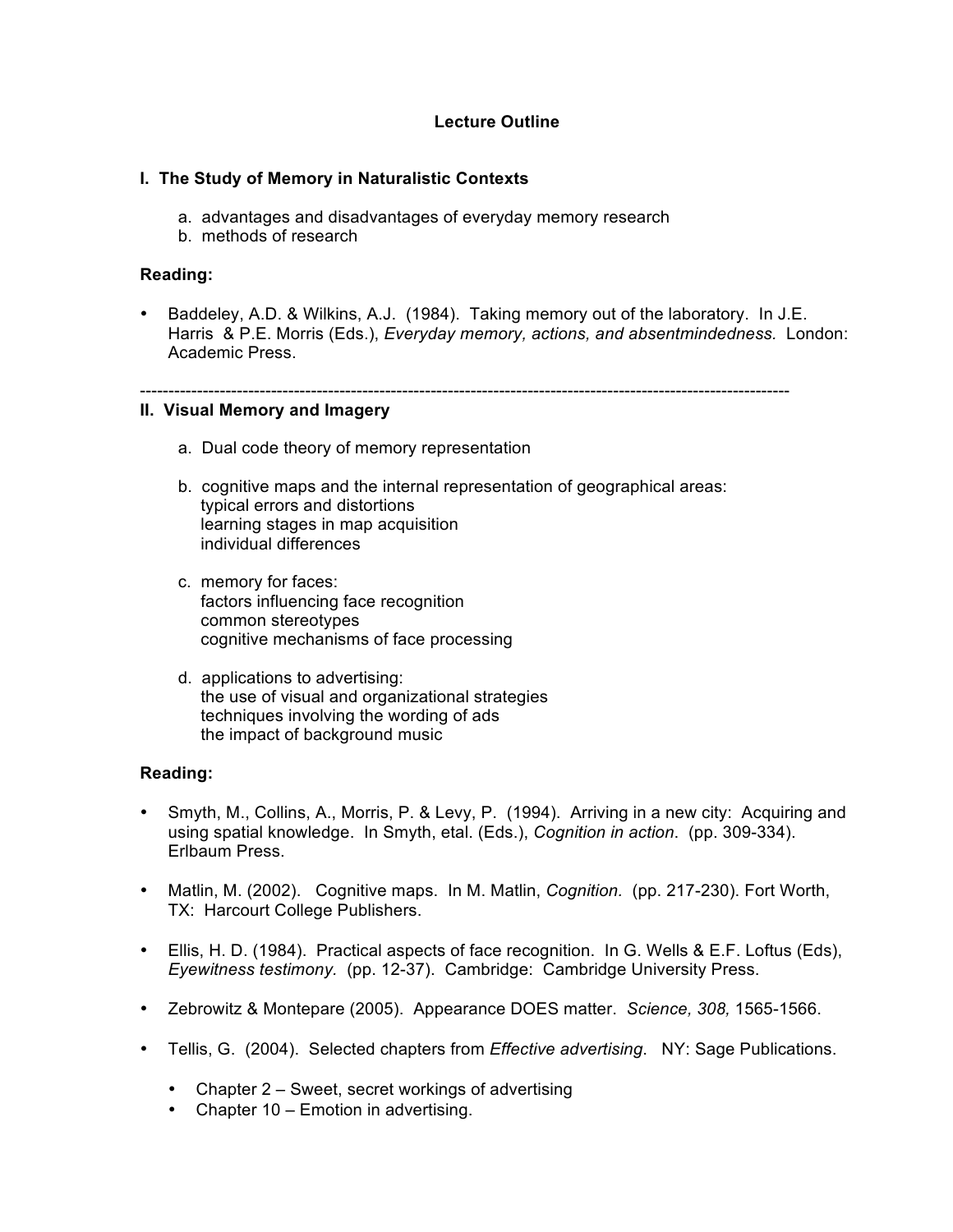- Cook, G. (2001). Excerpt from *The discourse of advertising.* (pp. 85-91).
- North, A.C. & Hargreaves, D.J. (1997). Music and consumer behavior. In D.J. Hargreaves & A.C. North (Eds.), *The social psychology of music*. (pp. 268-289). NY: Academic Press.

#### **Presentation Topic: Television Advertising**

# ------------------------------------------------------------------------------------------------------------------

### **III. Eyewitness Testimony**

- a. what perceptual factors contribute to inaccurate testimony?
- b. role of memory
- c. effects due to the wording of questions
- d. what variables predict who will be a good witness and who will not?
- e. cognitive processing of jurors
- f. repression and false memories implications for the legal system

### **Reading:**

- Wells, G.L. & Olson, E.A. (2003). Eyewitness testimony. *Annual Review of Psychology, 54,* 277-295.
- Kovera, M. & Borgida, E. (2011). Social psychology and the law.
- Loftus, E.F. (1997). Creating childhood memories. *Applied Cognitive Psychology,* 11, 75- 86.
- Loftus, E.J. (1997). Creating false memories. *Scientific American,* 71-75.
- Lindsay, D.S. & Read, J.D. (1994). Psychotherapy and memories of childhood sexual abuse: A cognitive perspective. *Applied Cognitive Psychology*, 8, 281-338.

#### -----------------------------------------------------------------------------------------------------------------

# a. concept of a self-schema

- b. contents, organization, and retrieval of self-memories
- c. development of autobiographical memories
- d. childhood amnesia

**VI. Autobiographical Memory**

#### **Reading:**

- Conway, M.A. (1996). Autobiographical memory. In E.L. Bjork & R.A. Bjork (Eds.), *Memory.* (pp. 165-194). NY: Academic Press.
- Robinson, J.A. & Swanson, K.L. (1990). Autobiographical memory: The next phase. *Applied Cognitive Psychology, 4,* 321-335.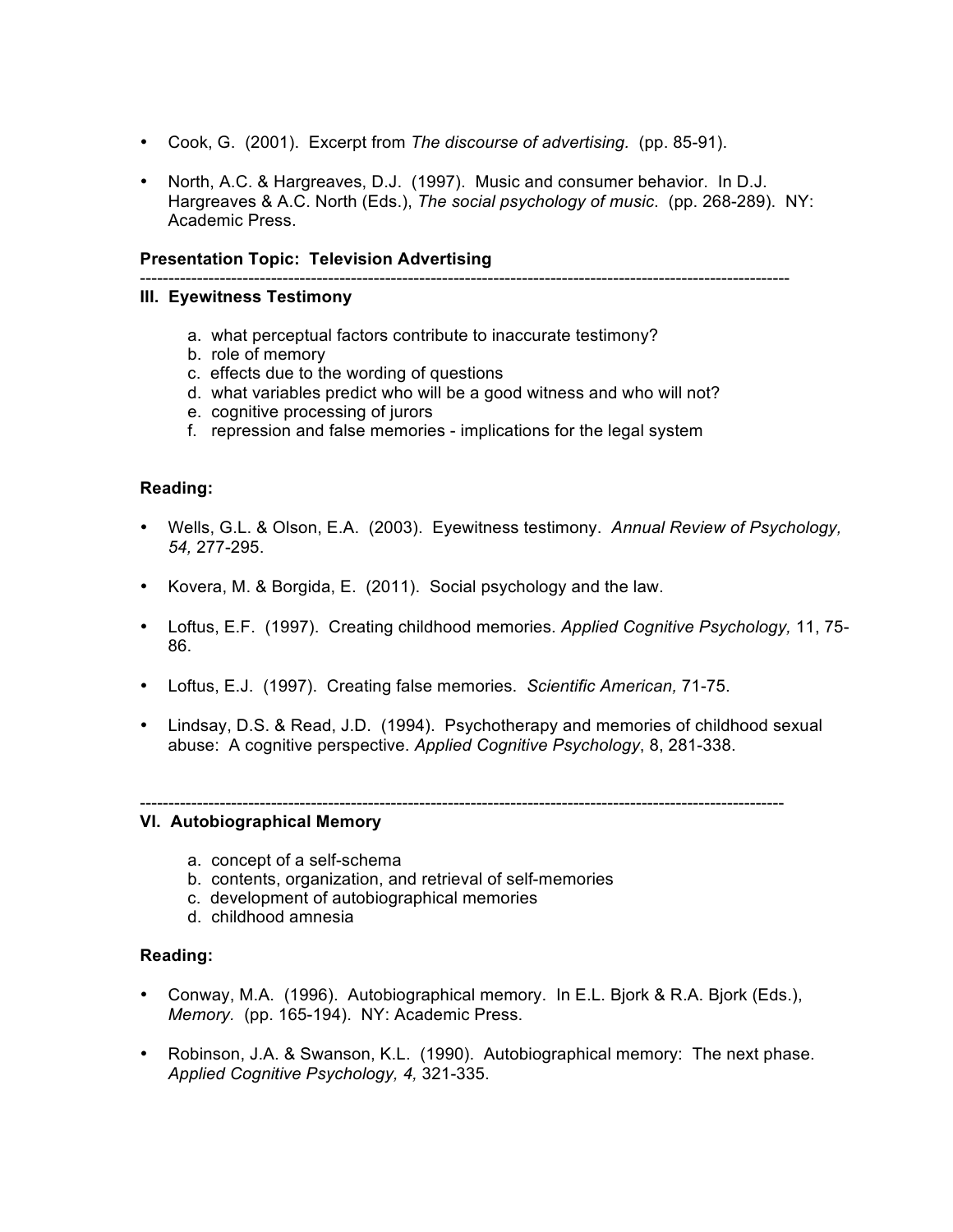- Markus, H. (1980). The self in thought and memory. In D.M. Wegner & R.R. Vallacher (Eds.), *The self in social psychology*. (pp. 102-130). Oxford University Press.
- Buckner, J.P. & Fivush, R. (2000). Gendered themes in family reminiscing. *Memory, 8,* 401-412.
- Nelson, K. (1993). The psychological and social origins of autobiographical memory. *Psychological Science*, 4, 7-14.

### **Presentation Topic: Autobiographical Memory as a Window to Personality**

------------------------------------------------------------------------------------------------------------------

### **V. Emotion and Memory**

- a. effects due to arousal and stress repression, Yerkes-Dodson Law
- b. mood and memory state dependent learning, mood congruence, effects of clinical depression on cognition
- c. anxiety, memory, and perception
- d. effects of mood and emotions on social behavior

### **Reading:**

- Smith, E. & Kosslyn. S. (2007). Emotion and cognition. In E. Smith & S. Kosslyn, *Cognitive Psychology: Mind and Brain*. (pp. 325-365). McGraw-Hill.
- Sapolsky, R. (2003). Taming stress. *Scientific American*, 87-95.
- Isen, A. (1987). Positive affect, cognitive processes, and social behavior. *Advances in Experimental Social Psychology,* 20, 203-253.
- Sternberg, E. & Gold, P. (2002). The mind-body interaction in disease. *Scientific American.*

#### **Presentation Topic**: **Memory for Trauma**

------------------------------------------------------------------------------------------------------------------

#### **VI. Metacognition**

- a. systemic and epistemic awareness
- b. calibration
- c. prospective memory
- d. reality monitoring
- e. implicit memory unconscious learning?

#### **Reading:**

- Metcalfe, J. (1996). Metacognitive processes. In E.L. Bjork & R.A. Bjork , *Memory.* (pp. 383-407). Academic Press.
- Horton, C.L., Conway, M.A. & Cohen, G. (2008). Memory for thoughts Reality monitoring. In G. Cohen & M.A. Conway (Eds.), *Memory in the real world.* (pp. 269 – 281). Psychology Press.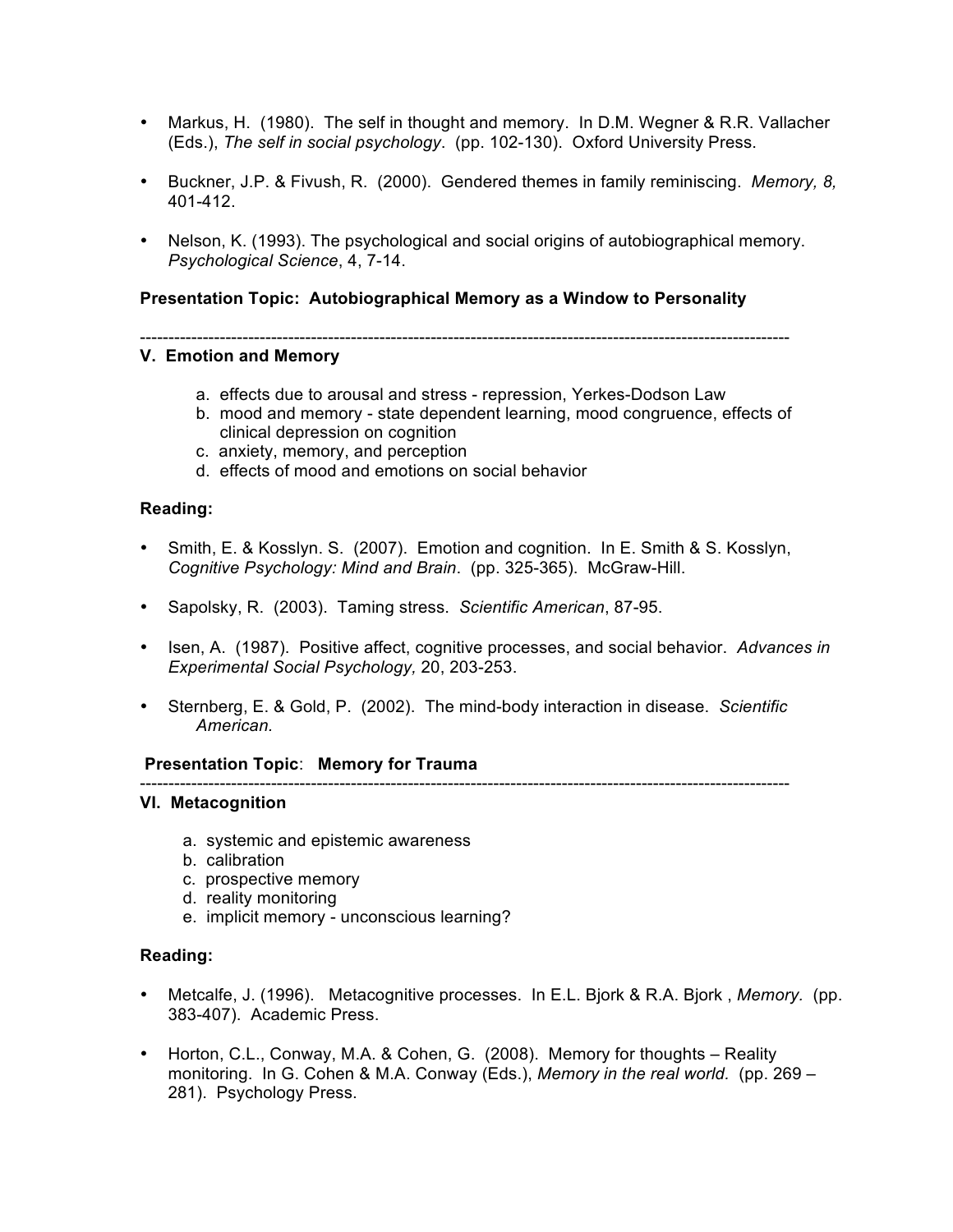- Perfect, T.J. & Askew, C. (1994). Print adverts: Not remembered but memorable. *Applied Cognitive Psychology*, 8, 693-703.
- Excerpts from Gladwell, M. (2005). *Blink: The power of thinking without thinking.* Little, Brown, and Company.
- Greenwald, A. & Banaji, M. (1995). Implicit social cognition, attitudes, self-esteem, and stereotypes. *Psychological Review, 102,* 4-27.

#### **Presentation Topic: Implicit Memory in Everyday Life**

-----------------------------------------------------------------------------------------------------------------

### **VII. Decision Making**

 a. heuristics and biases b. perception of risk

### **Reading:**

- Galloti, K.M. (2004). Making decisions. In K.M. Galloti, *Cognitive psychology in and out of the laboratory.* (pp. 337-368). Brooks-Cole Publishing.
- Tversky, A. & Kahneman, D. (1974). Judgment under uncertainty: Heuristics and biases. *Science,* 185, 1124-1131.
- Slovic, P., Fischoff, B. & Lichtenstein, S. (1982). Facts versus fears: Understanding perceived risk. In D. Kahneman, P. Slovic & A. Tversky (Eds.), *Judgment under uncertainty: Heuristics and biases.* (pp.463-489). Cambridge University Press.
- Esser, J.K. (1998). Alive and well after 25 years: A review of groupthink research. *Organization Behavior and Human Decision Processes, 73,* 116-141.

#### **Presentation Topic: Group Decision-Making**

------------------------------------------------------------------------------------------------------------------

### **VIII. Cognitive and Linguistic Diversity**

- a. gender differences in cognition spatial, verbal, and quantitative skills; the role of the environment, hormones, and hemispheric laterality
- b. schizophrenic thought and language cognitive characteristics and neurological differences
- c. language capabilities of primates implications for cognitive evolution
- d. relationship between language and thought Does one's linguistic system influence perception, memory, and thinking?
- e. gender differences in language what do they reflect?
- f. cross-cultural studies in cognition effects on perception and memory; the impact of schooling and literacy; conceptions of time; collectivism vs. individualism

### **Readings:**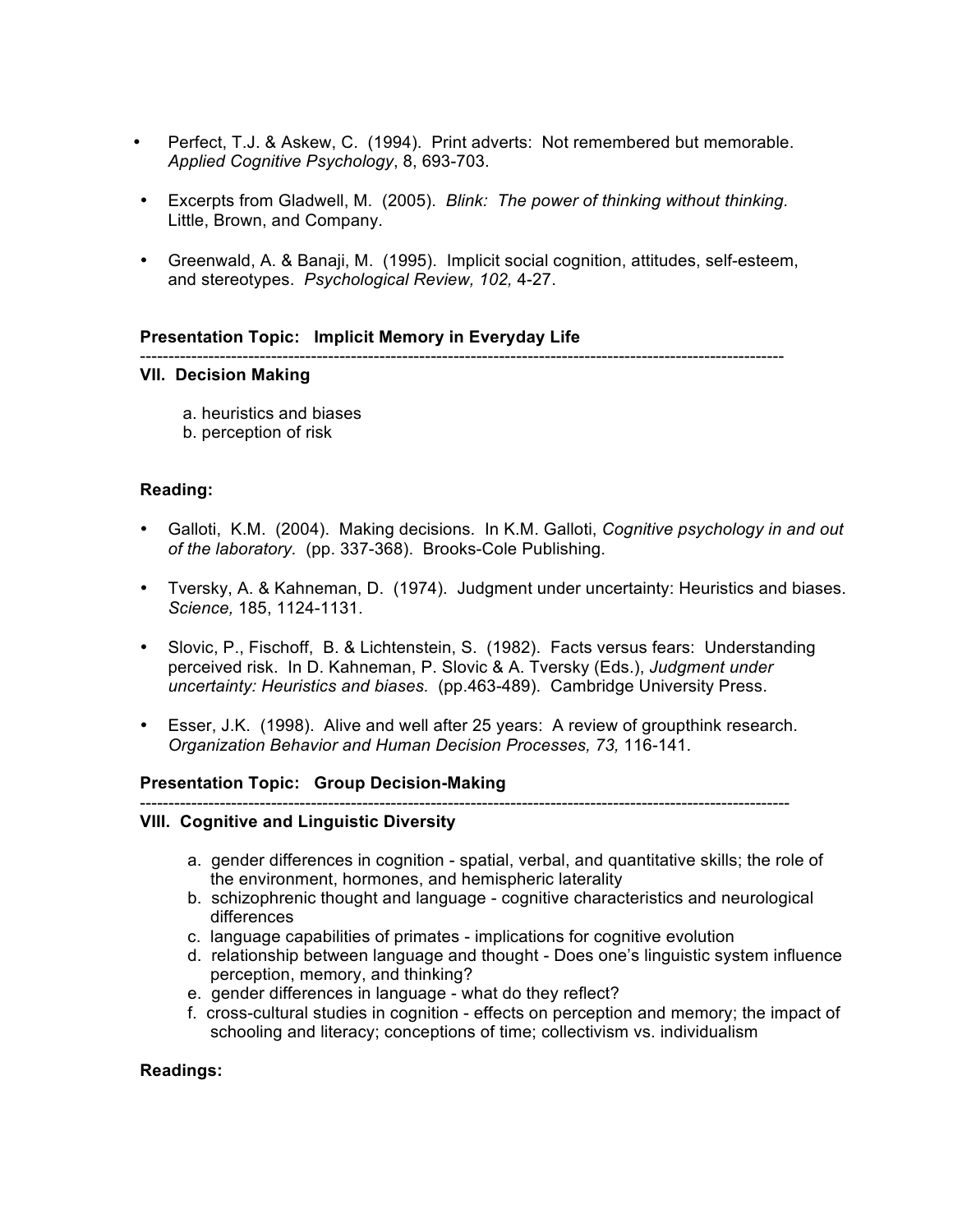- Hampsen, E. & Kimura, D. (1992). Sex differences and hormonal influences on cognitive function in humans. In J.B. Becker, S.M. Breedlove & D. Crews. *Behavioral Endocrinology.* (pp. 357-398). MIT Press.
- Kimura, D. (1999). Sex differences in the brain. *Scientific American,* 26-31.
- Cahill, L. (2005). His brain, her brain. *Scientific American,* 40-47.
- Excerpt from textbook chapter on schizophrenia
- Tartarr, V.C. (1986). Language changes from personality disorders. In V.C. Tartarr, *Language processes.* (pp. 485-513). Holt, Rinehart, & Winston.
- Lau, I., Lee, S. & Chiu, C. (2004). Language, cognition, and reality: Constructing shared meanings through communication. In M. Schaller & C. Crandall (Eds.), *The psychological foundations of culture.* Mahwah, NJ: Lawrence Erlbaum Associates.
- Savage-Rumbaugh, D. & Savage-Rumbaugh, E.S. (1994). Language in a comparative perspective. In N.J. MacKintosh (Ed.), *Animal learning and cognition*. (pp. 307-333).
- Henley, N. & Kramarae, C. (1994). Gender, power, and miscommunication. In C. Roman, S. Juhasz & C. Miller (Eds.), *The women and language debate*. (pp. 383-406). Rutgers University Press.
- Tannen, D. (1997). Put down that paper and talk to me! Rapport-talk and reporttalk. In D. Sattler & V. Shabatay (Eds*.), Psychology in context.* Boston: Houghton-Mifflin.
- Lehman, D.R., Chiu, C. & Schaller, M. (2004). Psychology and culture. *Annual Review of Psychology, 108,* 291-310.
- Nisbett, R., etal. (2001). Culture and systems of thought: Holistic vs. analytic cognition. *Psychological Review, 108,* 291-310.

#### **Presentation Topic: Collective Memory**

--------------------------------------------------------------------------------------------------------------

## **IX. Biological Bases of Memory and Cognition**

- a. neurological tools and techniques
- b. structure of brain and biological substrates of cognition
- c. hemispheric laterality
- d. aphasia and the biological bases of language
- e. memory disorders amnesia; Korsakoff's Syndrome; Alzheimer's disease; declines due to aging
- f. case studies of Oliver Sacks

#### **Readings:**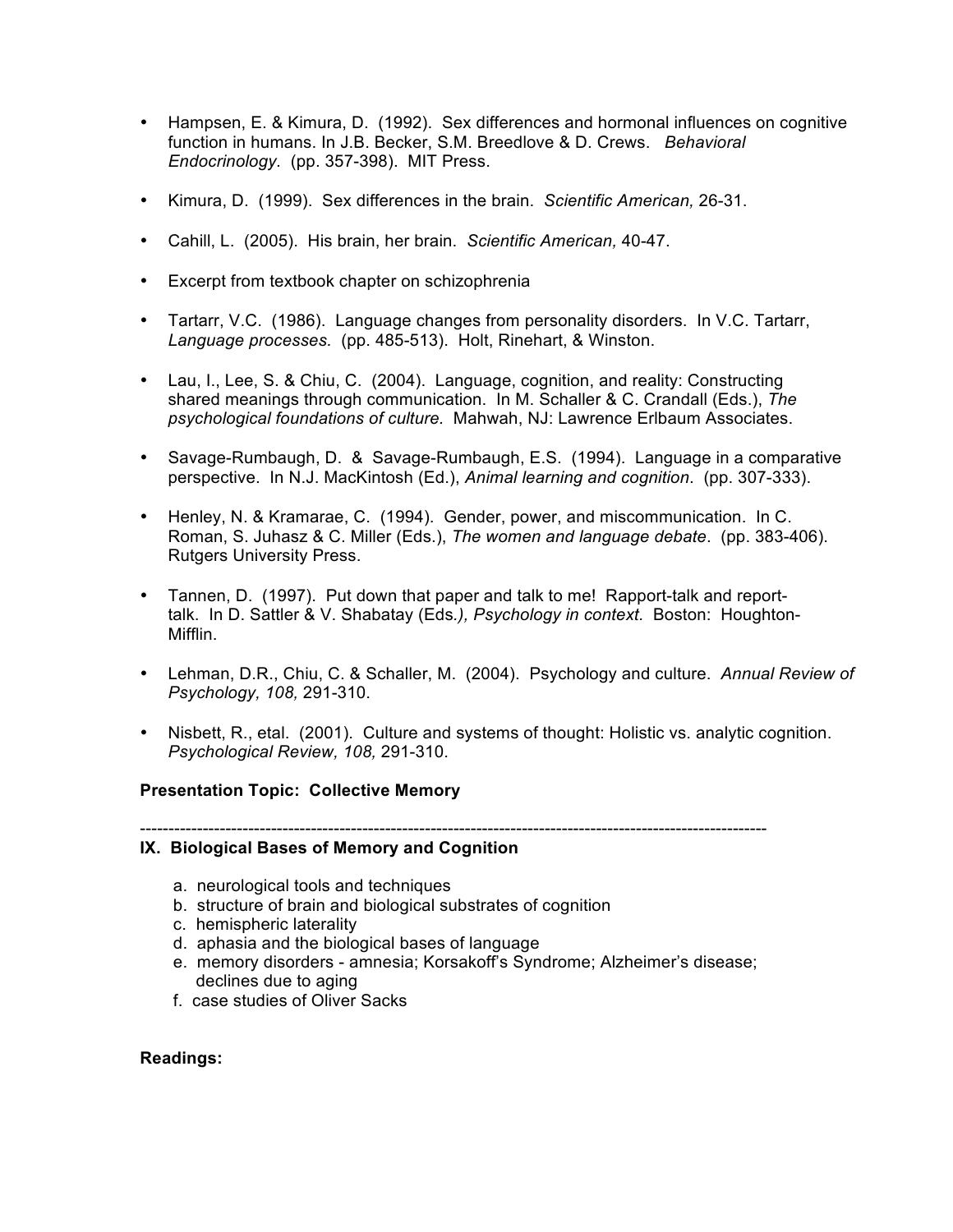- Radvansky, G. (1998). Neuroscience of memory. In G. Radvansky, *Human memory.* (pp. 21-44). Allyn & Bacon Publishers.
- Salthouse, T. (2012). Consequences of age-related cognitive decline. *Annual Review of Psychology, 63,* 201-226.
- Sternberg, R.J. (1996). Biological foundations of cognitive psychology. In R.J. Sternberg, *Cognitive psychology*. (pp.28-67). Harcourt Brace Publishing.
- Searleman, A. & Herrmann, D. (1994). Memory disorders. In A. Searleman & D. Herrmann, *Memory from a broader perspective.* (pp. 325-351). McGraw Hill.
- Baddeley, A. (1998). Understanding amnesia. In A. Baddeley, *Human memory.* (pp. 293-310). Allyn & Bacon Publishing.
- Selected case studies from Oliver Sacks (1990), *The Man who Mistook his Wife for a Hat and Other Clinical Tales:*
	- -- The Man Who Mistook his Wife for a Hat.
	- -- The President's Speech.
	- -- The Lost Mariner.
	- -- Reminiscence.

### **Presentation Topic: The Evolution of Human Cognition - Neuroecology**

------------------------------------------------------------------------------------------------------------------

### **X. Human Factor Research**

- a. driving behavior and highways
- b. action slips
- c. some applications of circadian timing
- d. food psychology

### **Reading:**

- Sander, M. & McCormick, E. (1993). Human factors and the automobile. In M. Sanders & E. McCormick*, Human factors in engineering and design*. McGraw-Hill.
- Norman, D. (1986). Post-Freudian slips.
- Reason, J. (1979). Absent minds. New Society, 4.
- Palmer, J. (2002). Human Rhythms: Basic Processes. Chapter 2 from *The Living Clock*. New York: Oxford University Press.
- Wansink, B. & Van Ittersum, K. (2003). Bottoms up! The influence of elongation on pouring and consumption volume. *Journal of Consumer Research, 30,* 455-463.

### **Presentation Topic: Cognition and Technology**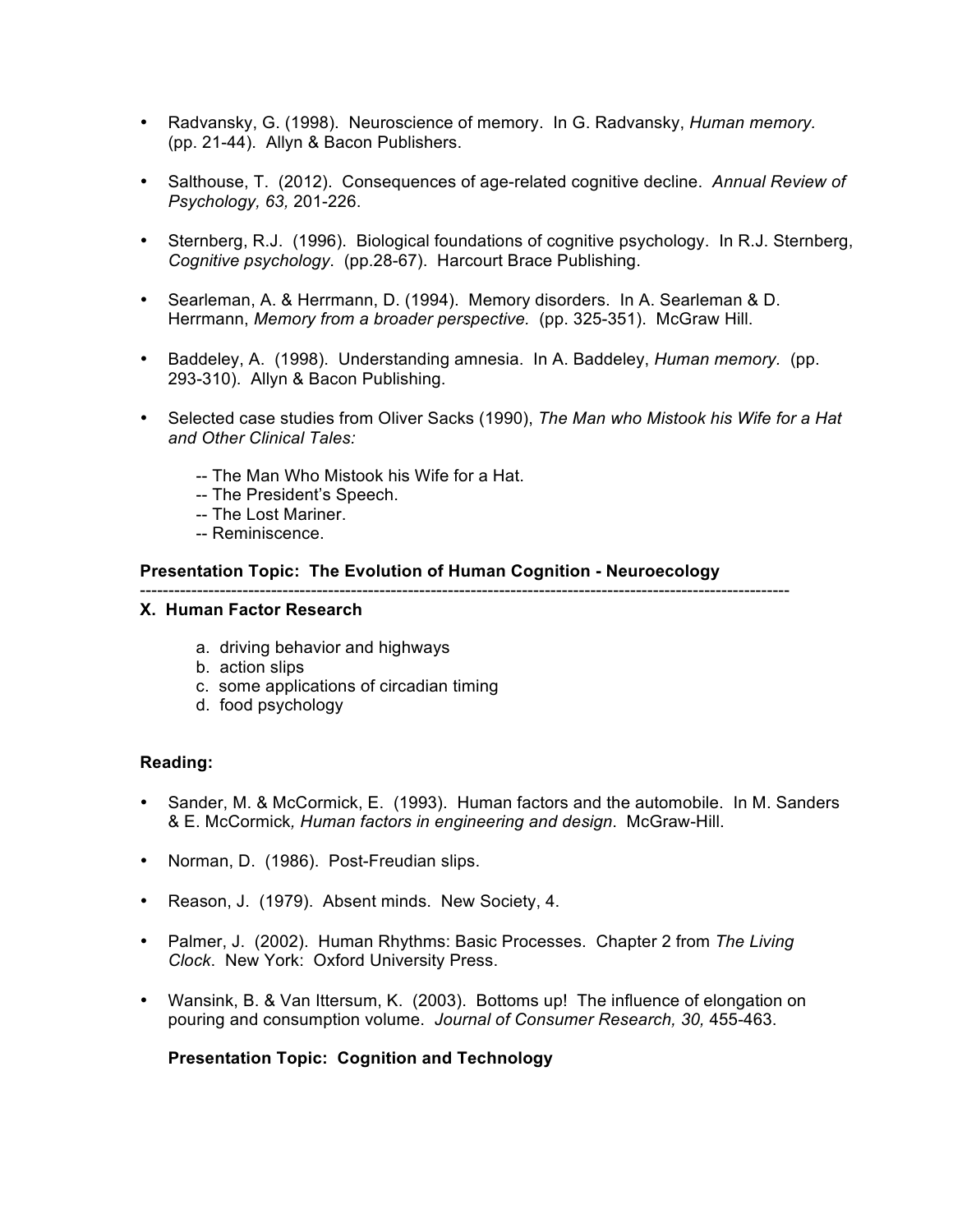### **Course Requirements**

### **I. Class Presentation**

Each of you will assemble in groups of 3-4 and be required to give an in-class presentation on a topic designed to provide greater breadth to an area discussed in class. You should plan on speaking for 30 min. and rely on a Powerpoint presentation (which I will then post on Moodle so that it is available to everyone). Each person in the group is expected to speak and so you should allocate the half hour in an equitable fashion. I've provided a set of presentation topics on the syllabus and will try to ensure that everyone receives a topic that is acceptable to them.

### **II. Paper**

In addition to the presentation, you will also be required to write a paper for the course. You are free to choose any topic that interests you as long as it involves some aspect of memory and cognition. It could be a topic that was never discussed (e.g., music cognition; olfactory memory; cases of exceptional memory; problem-solving, the development of memory) or a topic that was addressed in class but explored from a different perspective. In either case, the paper should be around 10-15 pages and rely on the APA style of referencing. Most of the paper should serve as a review of the relevant literature but the last 2-3 pages should provide your own thoughts and evaluation (e.g. critiques of the literature; ideas for future research). Your paper will be due on **April 1.**

### **III. Exams**

Two exams will be given and both will be "take-home" administered on a Thursday and due the following day (Friday) at noon. In accord with the Haverford Honor Code, one should not consult class notes, readings, or other students when completing the exams. In addition, a time limit will be given for each.